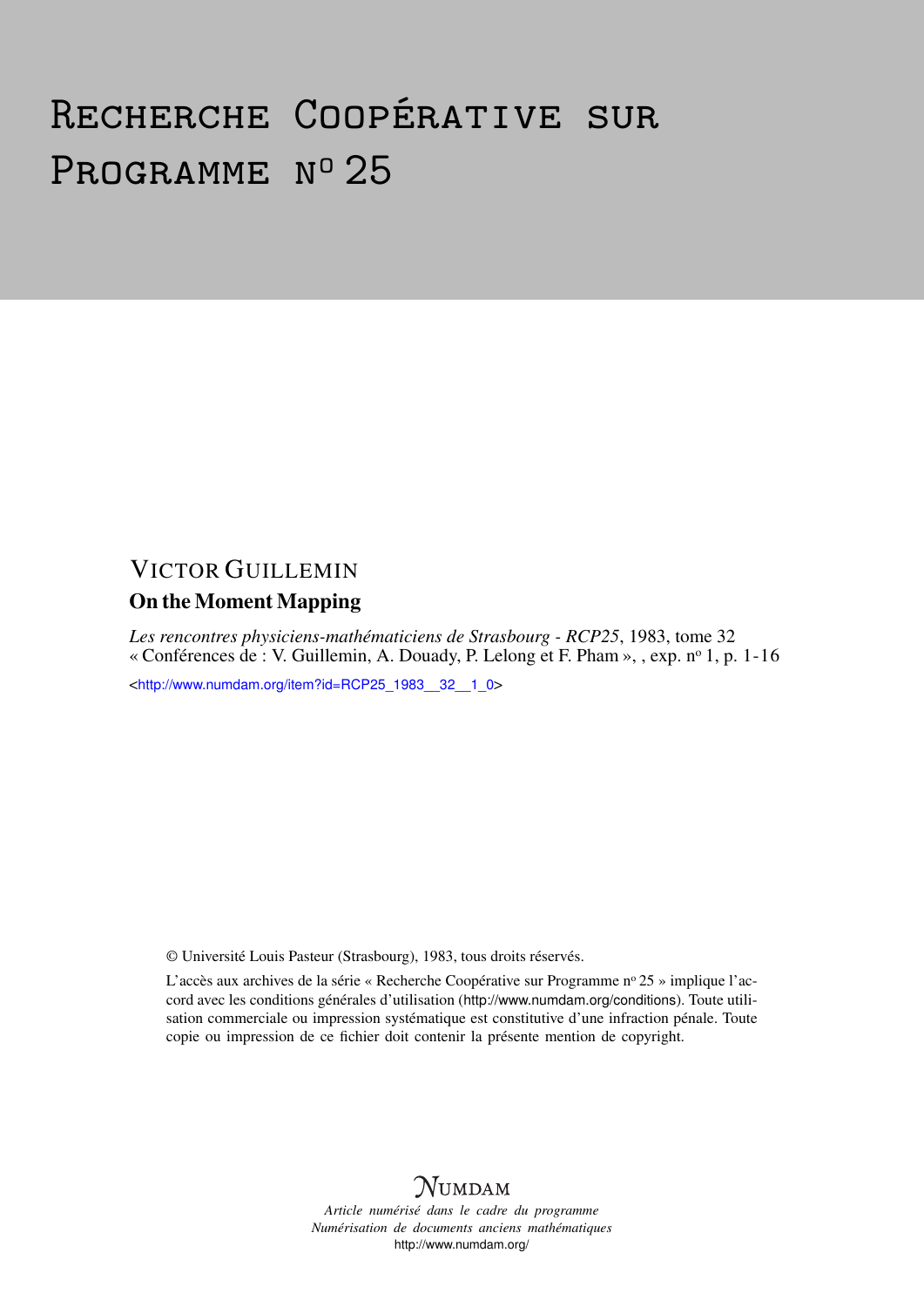### ON THE MOMENT MAPPING

#### Victor GUILLEMIN

§1 This talk will be concerned with the action of Lie groups on symplectic manifolds. I will begin by describing two pieces of symplectic machinery which are extremely important in this subject. Host of this talk will be devoted to some conventional and not-so-conventional applications of this machinery.

Let  $\{X,\omega\}$  be a symplectic manifold and let P be the ring of smooth, real-valued functions on X. Equipped with the usual Poisson bracket, P is an (infinte-dimensional) Lie algebra. Let  $\Sigma$  be the Lie algebra of symplectic vector fields. There is a natural morphism of Lie algebras

 $\theta$ : P +  $\Sigma$ 

defined by

(1.1) 
$$
\theta(f) = \xi^{\#} \iff \iota(\xi^{\#}) \omega = df.
$$

Wow let G be a compact, connected Lie group and let g be its Lie algebra. Given a symplectic action

$$
\tau \ : \ G \times X \ \to \ X
$$

one can differentiate  $\tau$  to get a morphism of Lie algebras

(1.2) T : g *~ <sup>y</sup>* Z

One says that  $\tau$  is a Hamiltonian action of G on X if there exists a morphism of Lie algebras,

$$
\phi: \mathfrak{g} \rightarrow P
$$

sucn tnat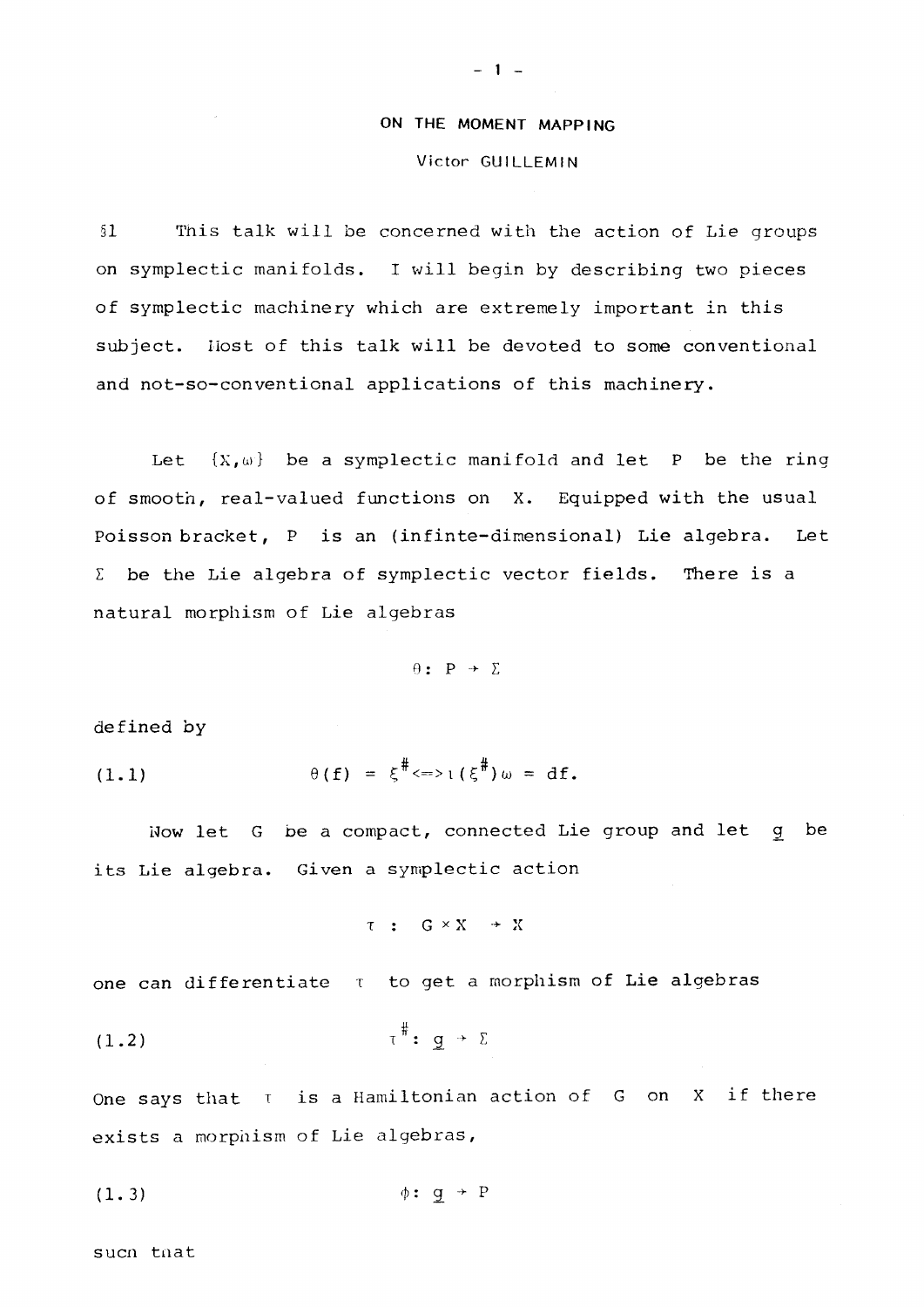$$
(1.4) \qquad \qquad \theta \qquad \phi = \tau^{\#}.
$$

Suppose such a  $\phi$  exists. If one chooses a basis,  $\xi_1, \ldots, \xi_n$ of g then with respect to this basis one gets a mapping

$$
(1.5) \qquad \qquad \phi: X \longrightarrow \mathbb{R}^n
$$

the i-th coordinate of  $\phi$  being the function  $\phi(\xi_i)$ . The mapping (1.5) is called (after Souriau) the moment mapping.

Example. Let X = classical phase space =  $T^* \text{R}^3$ , and let  $q^T$ ,  $1 \leq i \leq 3$ , and  $P_i$ ,  $1 \leq i \leq 3$ , be the usual position and momentum coordinates. Let

$$
G = E(3) = IR^3 \times SO(3)
$$
.

For the standard basis of e(3) the associated moment mapping is:

$$
\phi_{\mathbf{i}}(P,q) = P_{\mathbf{i}}, \quad \mathbf{i} = 1, 2, 3
$$
\n
$$
\phi_{\mathbf{4}}(P,q) = q_2 P_3 - q_3 P_2
$$
\netc.

i.e. the components of  $\phi$  are the classical linear and angular momenta.

It is useful to define the moment mapping without reference to a basis of g. For each  $x \in X$  and  $\xi \in g$  set

(1.6) 
$$
\langle \Phi(x), \xi \rangle = \phi(\xi)(x)
$$
.

The left hand side of (1.6) defines  $\phi(x)$  as an element of  $g^*$ ; so one can think of the moment mapping as being intrinsically a map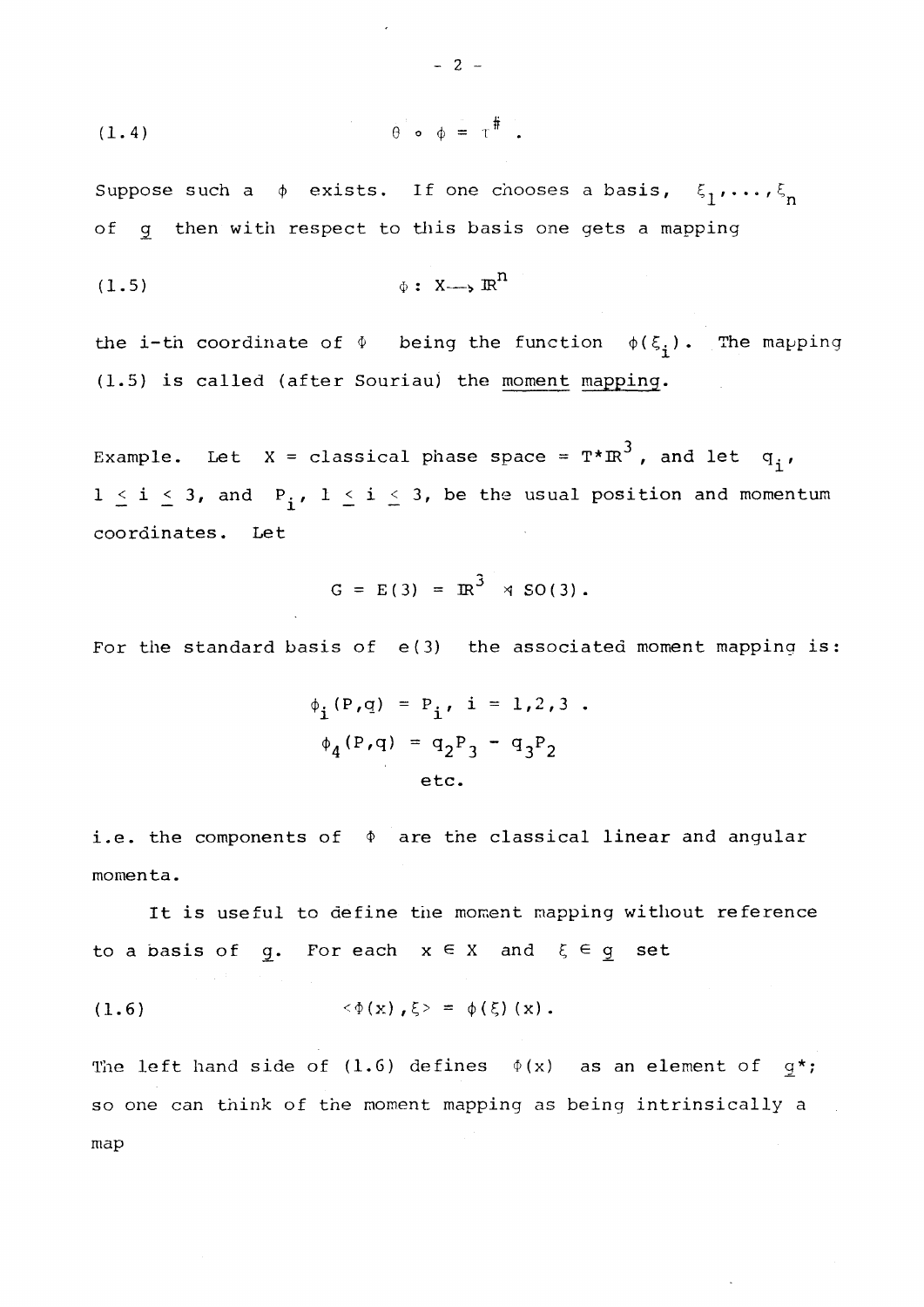(1.7) <f>: X -> g\*

The virtue of this intrinsic definition is that it is easy to show that  $\phi$  is equivariant with respect to the given action of G on X and the co-adjoint action on  $g^*$ .

The moment map is one of the two pieces of symplectic machinery about which this talk will be concerned. The other, which we will now describe, is the notion of reduction.

Consider the sequence of maps

\* ev<sup>x</sup> (1.8) g —-> E —• T<sup>x</sup>

The symplectic form on  $T_{\rm y}$  gives one a canonical identification of  $T_{X}$  with  $T_{X}^{\star}$ , i.e. a canonical bijection

$$
(1.9) \t\t T_X^* \t T_X^*
$$

Composing (1.8) with (1.9) one gets a map

(1.10) 2 - T\*

Lemma The map (1.10) is the transpose of

$$
d\Phi_{X}: T_{X} \rightarrow \underline{g}^{\star}
$$

Proof; Just differentiate (1.6) keeping (1.1) in mind.

Corollary 1 A point,  $x \in X$ , is a regular point of  $\phi$  if and only if the action of G is locally free in a neighborhood of x.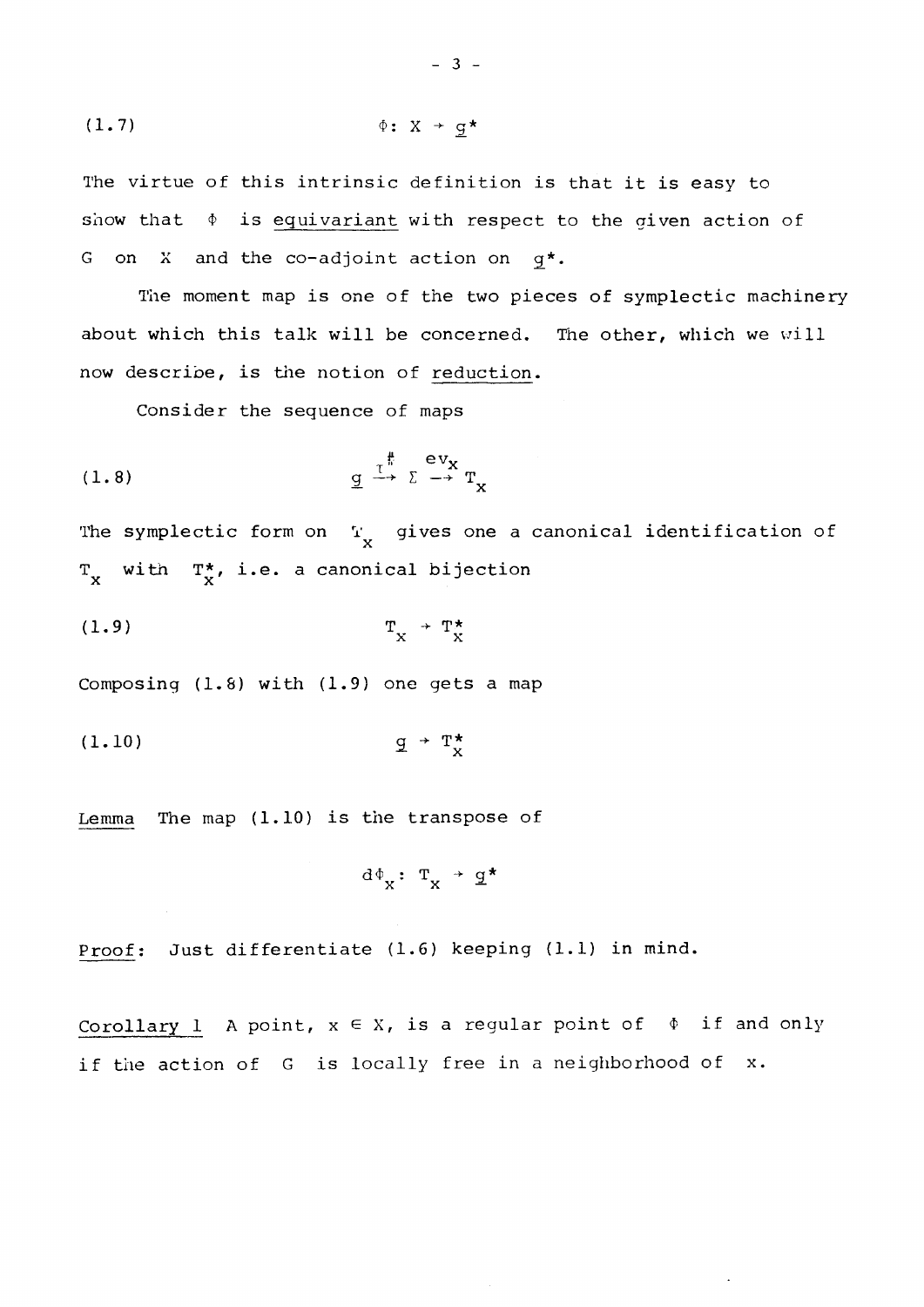Proof: By definition, X is regular if and only if  $d\Phi_{v}$  is surjective. By the lemma this is the case if and only if (1.8) is injective. But this is the case if and only if the stabilizer group of x is aiscrete.

group of  $\mathbb{R}^2$  is discrete.  $\mathbb{R}^2$  is discrete.  $\mathbb{R}^2$  is discrete.  $\mathbb{R}^2$ 

Corollary 2 The kernel of  $d\phi_{\mathbf{v}}$  is the symplectic ortho-comple- $\mathbb{T}_{\mathbb{Z}^2}$ ment in  $T_{\chi}$  of the tangent space to the orbit of  $G$  through  $x$ .

Now suppose zero is a regular value of  $\phi$ . Let

$$
Z = \{x \in X, \quad \Phi(x) = 0\}
$$

This set is a G-invariant submanifold of X and, by corollary 1, the action of G on X is locally free. To simplify let's assume this locally free action is free. Let

$$
X_0 = Z/G \t .
$$

and let  $\pi: Z \rightarrow X_0$  be the canonical projection. The triple  $(Z, X_0, \pi)$  can be viewed as a principal G-bundle. Let  $x \rightarrow X$ be the inclusion map, and consider the closed two-form  $i * \omega$ . Since  $\omega$  is G-invariant, so is  $\iota^*\omega$ . Moreover, by corollary 2,  $i * \omega$  is annihilated by vectors tangent to the fibers of  $\pi: Z \rightarrow X_0$ . This shows that  $1 \times \omega$  is "base-like": there is a closed two-form,  $\omega_{0}$ , on  $X_{0}$  such that

$$
(\mathbf{1.11}) \qquad \qquad \mathbf{1^{*}}\omega = \pi^{*}\omega_{0} .
$$

It is easy to check that  $\omega_{0}$  is symplectic. (This is another consequence of corollary 2.) So  $(X_0,\omega_0)$  is a symplectic manifold. It is called the Marsden-Weinstein reduced space (See [12])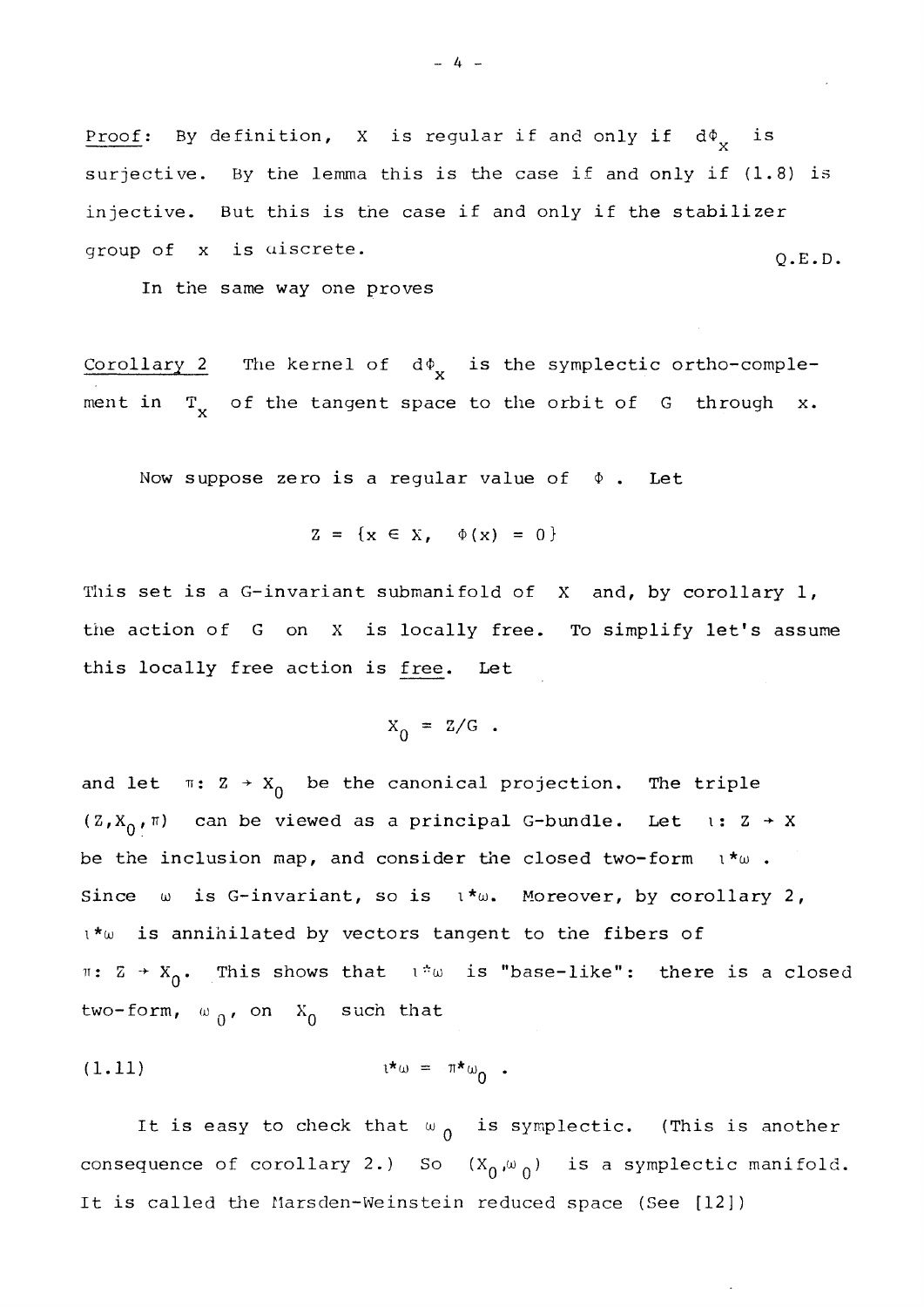associated with the action of G on X.

 $\sim 10$ 

Remark: If the action of G on Z is locally free, but not free,  $(X_{\theta},\omega_{\theta})$  can have singularities; nevertheless it is still a symplectic MV-manifold."

 $\sim$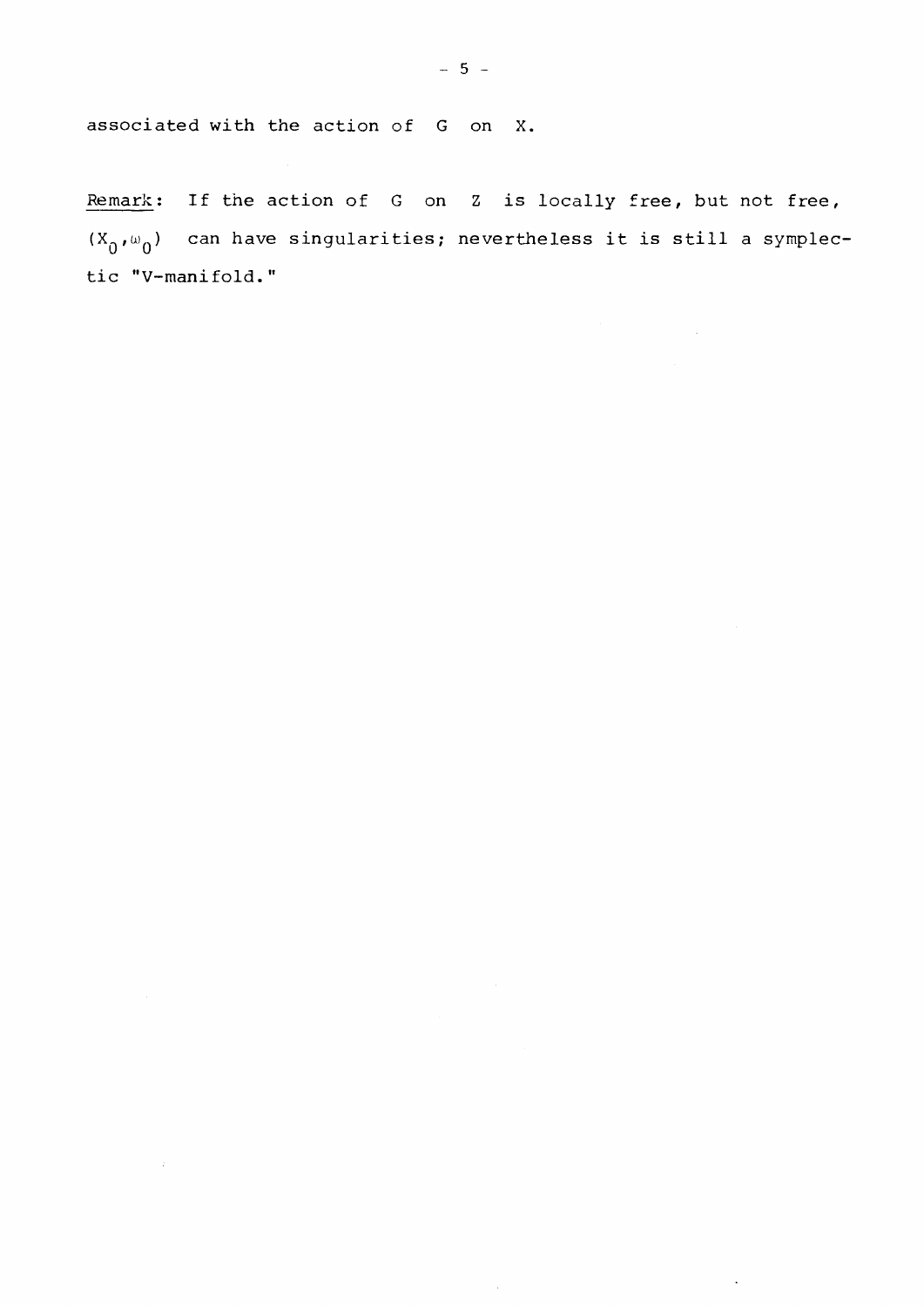§2. In this section we will describe some applications of the machinery described above.

 $\sim 10^7$ 

Application 1 (Convexity theorems) There are a number of wellknown theorems in linear algebra having to do with convexity properties of sets of matrices (e.g. Rayleigh [15], Shur [16], Horn [8]). We will be concerned with a generalization of these tneorems due to Kostant: Let K be a compact semi-simple Lie group and G its Cartan subgroup, and let k and g be the Lie algebras of K and G. From the inclusion map  $i: g \rightarrow k$  one gets a map the other way

 $i^*$ :  $k^*$  +  $g^*$ .

Let X be a co-adjoint orbit of K in k\* and let

 $\Phi$ : X + g\*

be the restriction of  $\iota^*$  to X. Since X is a K-space it is a fortiori a G-space.

Theorem (Kostant) a) The set of fixed points, S, of G in X is a finite set.

b) The image of  $\phi$  is the convex hull of the image of S.

See [11]. There is now a simple proof of this theorem, due to Heckman, [7], based on Morse-theoretic ideas. Heckman has also discovered an elegant generalization of this theorem in which G is replaced by an arbitrary closed subgroup of K. An even more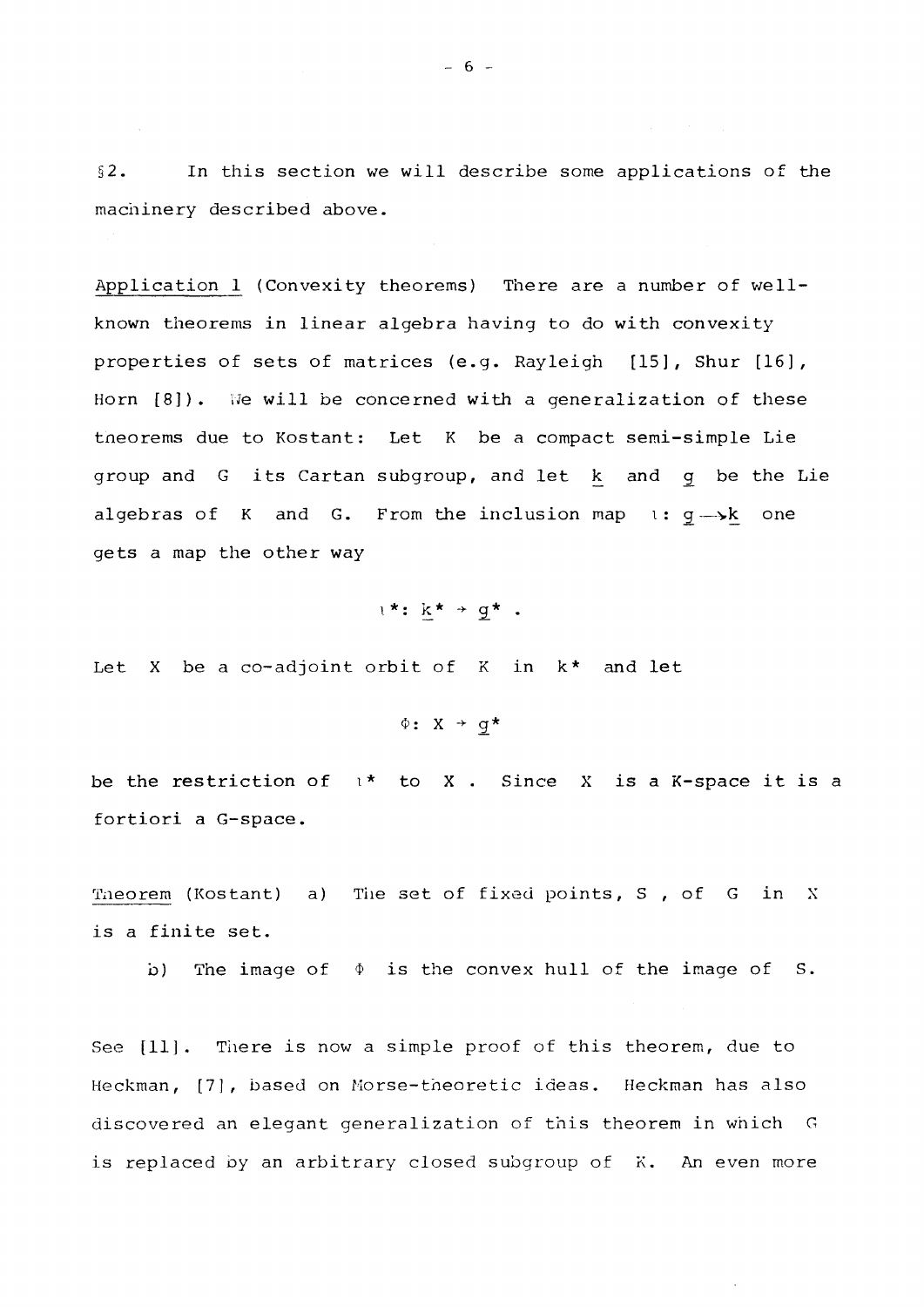striking generalization was recently discovered by V. Kac and D. Peterson. In their version, K is the "compact form" of an infinite dimensional semi-simple Lie group!

A couple years ago Sternberg and I [4] and Atiyah [1] discovered that the Kostant theorem has a generalization in another direction. Namely let X be a compact connected symplectic manifold and G a commutative compact connected Lie group. Let  $\tau: G \times X \to X$  be a Hamiltonian action of G on X and let  $\Phi$ :  $\bar{x}$  + g\* be the associated moment mapping.

Tneorem a) Let S be the fixed point set of the action of G on X. Then  $\phi(S)$  is a finite subset of  $q^*$ .

b) The image of  $\phi$  is the convex hull of  $\phi(S)$ .

For instance if K is a compact semi-simple Lie group containing G as its Cartan subgroup and X is a co-adjoint orbit of K, one can give  $X$  a canonical symplectic structure, following Kirillov and Kostant, and then Kostant's theorem becomes a special case of tne result above.

Remark: There are examples where S itself isn't finite as in as in Kostant's case.

Sternberg and I have also proved a symplectic version of Heckman's theorem (for G non-commutative); however, as yet we don't know what the appropriate symplectic setting should be for tne Kac-Peterson result (other than that it should involve the action of a compact Lie group on an infinite-dimensional symplectic mani fold.)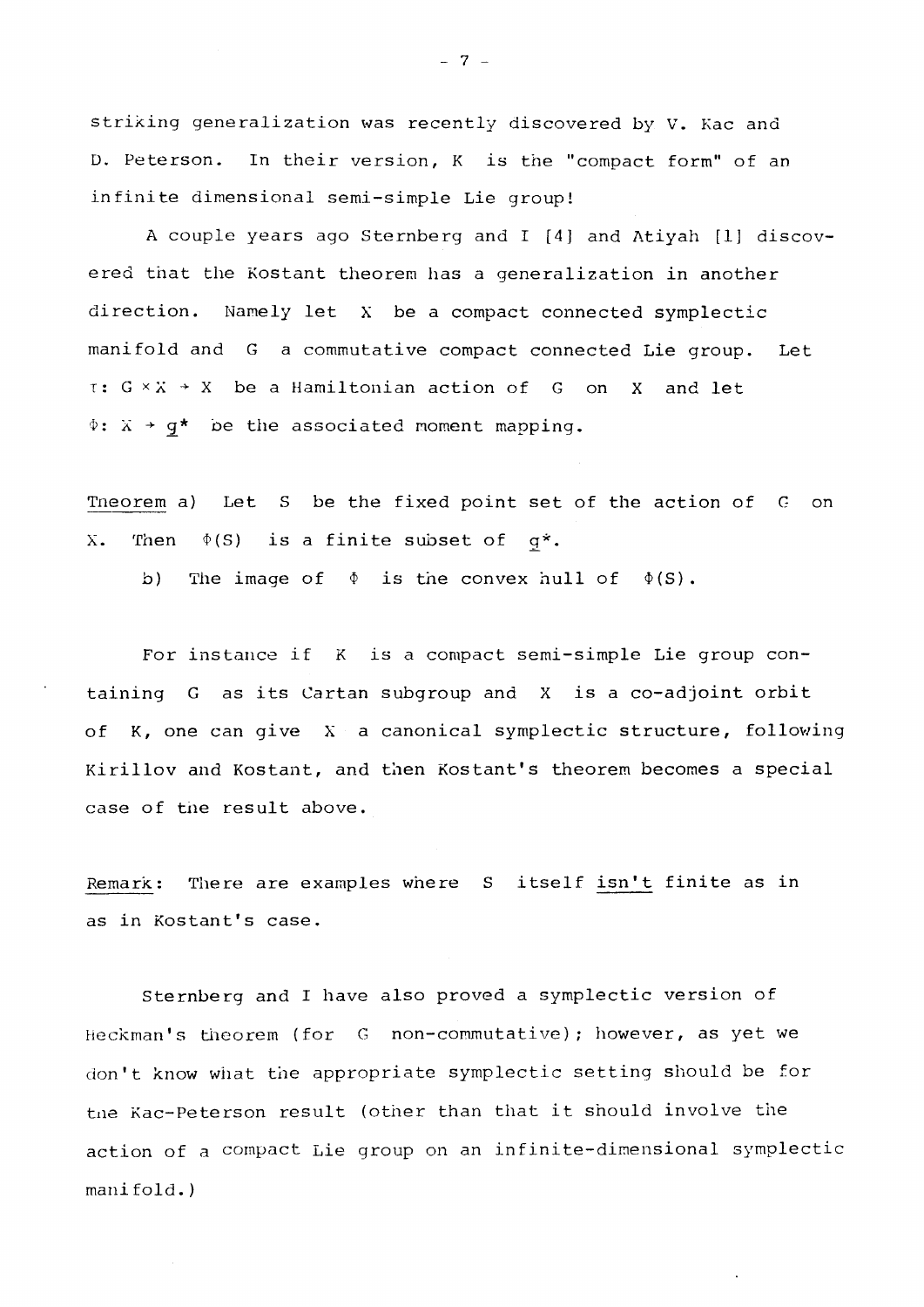Application 2 (Geometric invariant theory.)

 $\mathsf{C}^ \sum_{i=1}^{n}$  be a non-singular complex projective variety,  $\sum_{i=1}^{n}$ complex algebraic group and  $\tau: G^C \times X \to X$  an algebraic action of  $G^C$  on X. One of the goals of geometric invariant theory is to show that the quotient

$$
x/\varsigma^C
$$

is a "reasonable" space (e.g. an algebraic variety.) Unfortunately this quotient may not even be Hausdorff. However, Mumford snowed in [13] that one can find an invariant Zariski-open set, Xst, in  $X$  (the stable points of  $X$  ) such that

(2.1) Xst/G<sup>C</sup>

resulting moment map.

is a projective variety. Because of this result, the quesiton of whether a point of X is stable or not is of considerable importance. In [9] Kempf and Ness gave a very manageable criterion for settling this question; and Mumford has recently discovered that their criterion is essentially a statement about moment mappings: To be specific, let  $G$  be the maximal compact subgroup of  $G^C$ . One can find a Kaehler form on X which is G-invariant and for which the action of G is Hamiltonian. (Take an arbitrary Kaehler form and average with respect to G.) Let  $\Phi$ : X + q\* be the for a verage with respect to  $\mathcal{L}$   $\mathcal{L}$   $\mathcal{L}$   $\mathcal{L}$   $\mathcal{L}$   $\mathcal{L}$   $\mathcal{L}$   $\mathcal{L}$   $\mathcal{L}$   $\mathcal{L}$   $\mathcal{L}$   $\mathcal{L}$   $\mathcal{L}$   $\mathcal{L}$   $\mathcal{L}$   $\mathcal{L}$   $\mathcal{L}$   $\mathcal{L}$   $\mathcal{L}$   $\mathcal{L}$   $\mathcal{L}$   $\math$ 

Theorem A point,  $p \in X$ , is stable iff its G<sup>C</sup>-orbit intersects the zero level set of  $\phi$ .

A corollary of this is that the Mumford quotient space,  $(2.1)$ , is a reduced space in the sense of §1! Recently Frances Kirwan

- 8 -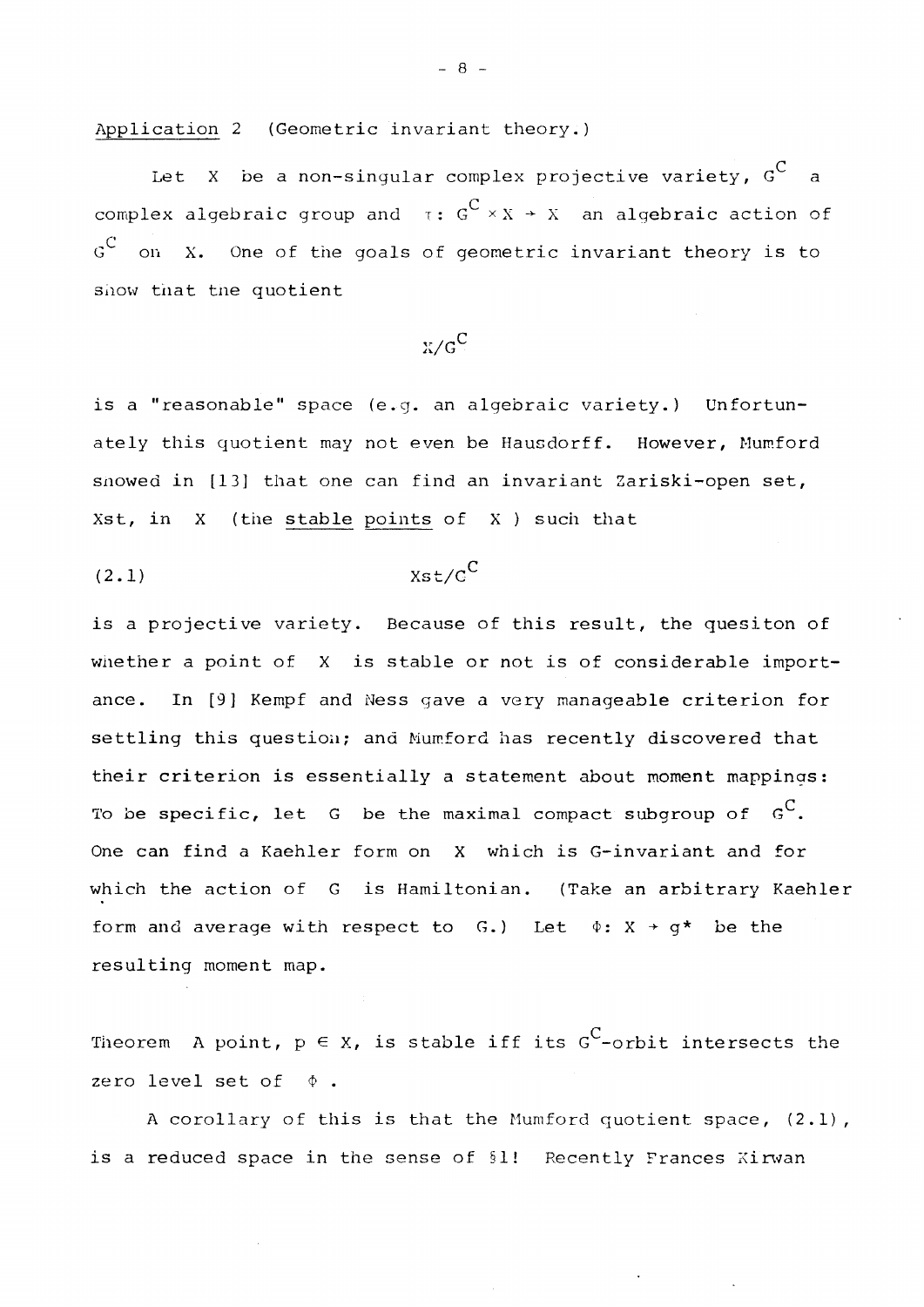and Linda Ness have used the moment mapping to explore the structure of the non-stable points of X. For details of their work see [10] and [14],

Application 3 (Collective motion.) Let X be a Hamiltonian G-space and let  $\phi: X \rightarrow q^*$  be the moment mapping. Given a smooth real-valued function, f , on X one can pull it back to X by means of  $\Phi$  to obtain a function

 $(2.2)$  f o  $\Phi$ 

on X. Functions of the form (2.2) are called collective functions, and the dynamical systems associated with them collective Hamiltonian systems. It has been known for a long time that a number of dynamical systems of considerable interest in physics are of this type, for instance the so-called "liquid-drop" model. Within the last decade it has been discovered that many other systems besides these are collective. Some spectacular examples are: i) motion of a particle on  $S<sup>n</sup>$  with respect to a quadratic potential, ii) the n-dimensional Lagrange top, iii) geodesic flow on n-dimensional ellipsoids and iv) the periodic Toda lattice. These systems turn out to be collective because of the phenomenon of "hidden symmetries." The group of symmetries, G, acts on the phase space of the system, but there is no corresponding action on the configuration space.

The systems mentioned above are all completely integrable. For a systematic discussion of complete integrability from the collective point of view, see [5] or the talk by Sternberg in the proceedings of this conference.

- 9 -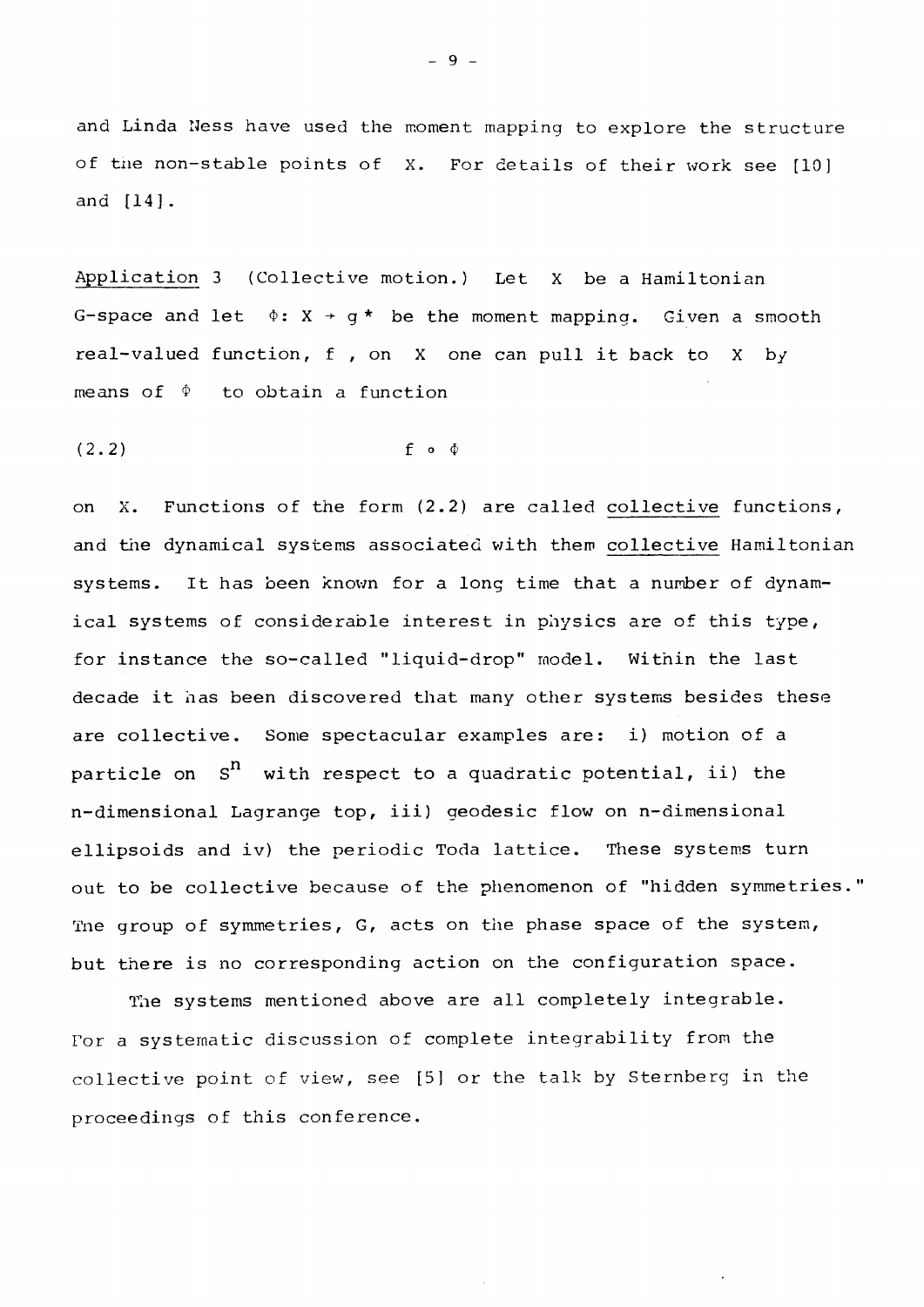Application 4 (Classical field theory.)

We will consider a very simple (and very artificial) problem: electro-dynamics on compact two-manifolds. Let M be a compact two-manifold and  $B \stackrel{\pi}{\rightarrow} M$  a principal  $U(1)$ -bundle (i.e. circle bundle) over M. Let X be the space of connections on B. X is an (infinite dimensional) manifold and can be made into a symplectic manifold as follows: For  $\alpha \in X$  the tangent space to  $X$  at  $\alpha$  is the space of smooth one-forms on  $M$ . Given two such forms,  $\alpha_1$  and  $\alpha_2$ , define the symplectic pairing of  $\alpha_1$  with  $\alpha_2$ oy tne formula

$$
\Omega(\alpha_1, \alpha_2) = \int_M \alpha_1 \wedge \alpha_2
$$

It is not hard to show that *Q* is a symplectic form on X. Nov/ let G be the group of bundle automorphisms of B. There is an obvious indentification:

$$
(2.3) \tG = maps of ii into S1.
$$

It is not nard to show that the action of G on X is Hamiltonian. In fact the easiest way to show this is to exhibit explicitly the moment mapping: By (2.3) the Lie algebra, g , of G can be identified with the space of smooth real-valued functions on X. Therefore the dual,  $g^*$ , is the space of currents of degree 2, and contains, as a subspace, the space of smooth 2-forms.

Theorem The moment map,  $\phi: X \rightarrow g^*$ , associated with the action of G on X is the map which to each  $\alpha \in X$  associates curv( $\alpha$ ), the curvature form of  $\alpha$ .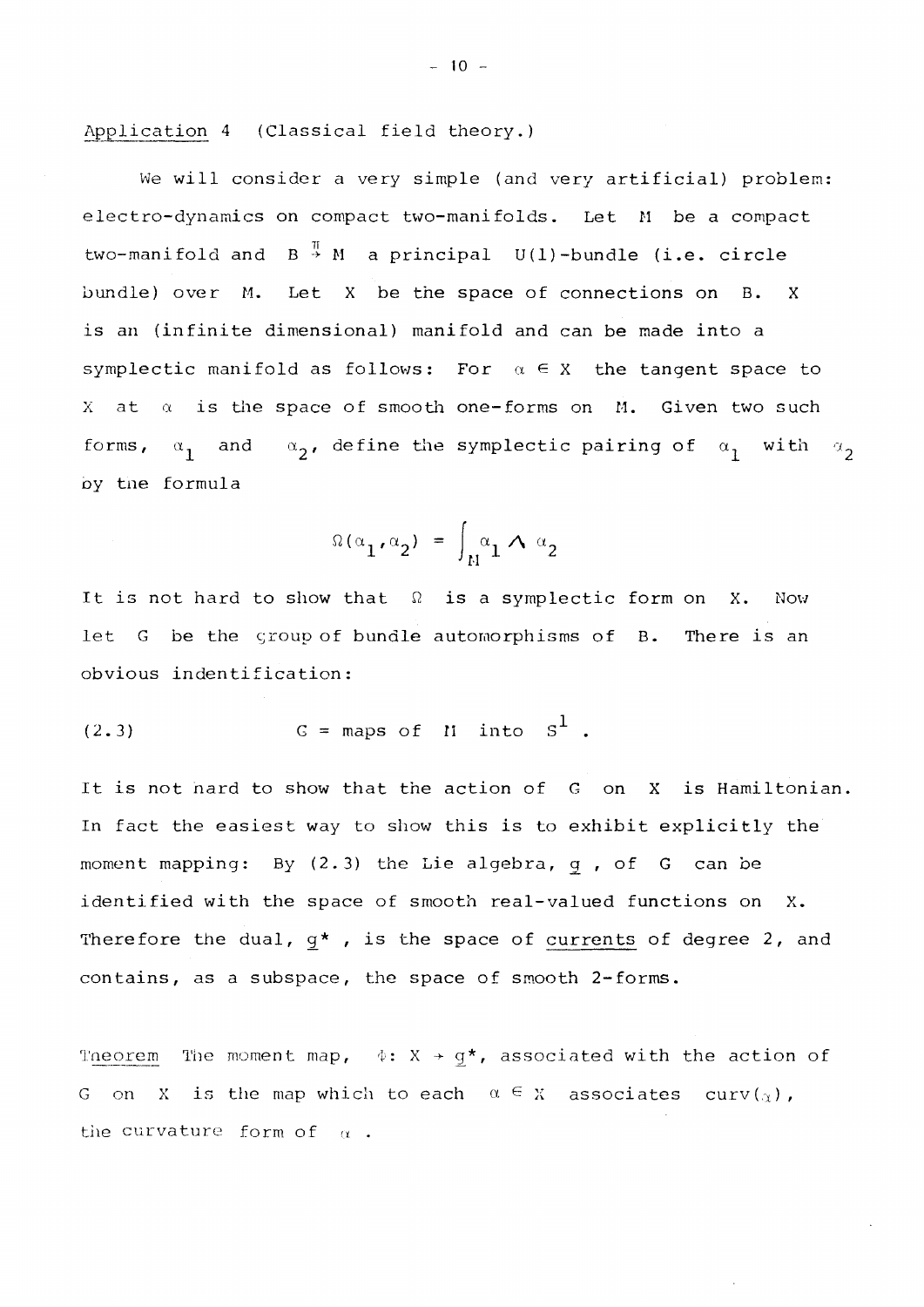Corollary The reduced space associated with the action of G on X is the space of flat connections modulo equivalence.

There is a very simple topological description of this space. The exact sequence

$$
0 \rightarrow Z \rightarrow IR \rightarrow S^1 \rightarrow 0
$$

induces a long exact sequence on cohomology

$$
(2.4) \t 0 \t H1(M, Z) \t H1(M, \mathbb{R}) \t H1(M, S1) \t H2(M, Z)
$$

One can identify the space of flat connections, nodulo equivalence, with the set

$$
\{\mu \in H^1(M, S^1), \quad \delta \mu = 0 \}
$$

3y (2.4) this space is

isomorphic with

$$
H^1(M,\mathbb{R})/H^1(M,\mathbb{Z}) ,
$$

a torus of dimension equal to twice the genus of M.

Atiyaii and Bott have shown that the discussion above can be generalized to U(N)-bundles. In this case the reduced space is still finite-dimensional but a lot more complicated. We refer to [2] for details.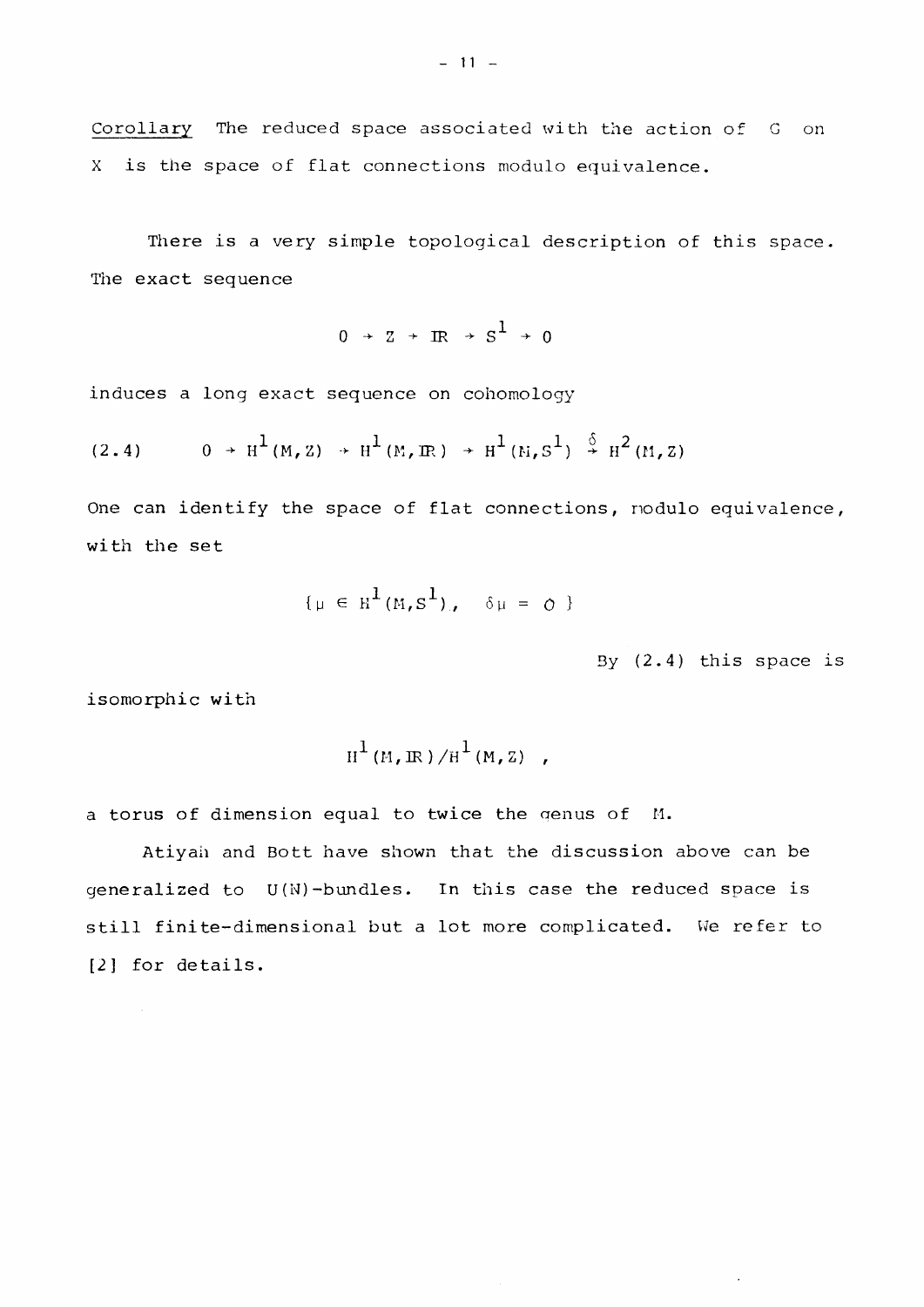§3 I want to devote the concluding portion of this tale to a theorem about the local structure of the moment mapping. Let G be a compact Lie group, X a symplectic manifold on which G acts in a Hamiltonian fashion and  $\Phi: X \rightarrow g^*$  the moment mapping. Finally let x be an arbitrary point of X.

Theorem  $\phi$  is determined up to isomorphism in a G-invariant neighoorhood of x by the following data.

- a) The value,  $\alpha = \phi(x)$ , of  $\phi$  at X.
- b) The stabilizer group,  $G_x$ , of x.
- c) The linear representation of  $G_{\rm X}$  on the tangent space  $\overline{\mathbf{r}}$   $\overline{\mathbf{r}}$

Before sketching the proof of this theorem, I will, for motivation, review an elementary theorem in differential topology: Let M be a compact manifold and let

(3.1) 
$$
1_1: M \rightarrow X_1
$$
 and  $1_2: M \rightarrow X_2$ 

be imbeddings.  $\mathfrak{a}_1$  and  $\mathfrak{a}_2$  are said to be equivalent if there exist neighborhoods,  $U_1$  and  $U_2$ , containing  $i_1(M)$  and  $i_2(M)$ , and a diffeomorphism

(3.2) f: *U±* + U <sup>2</sup>

suc $n$  that  $\iota_2 = f \circ \iota_1$  . The following theorem can be regarded as a classification theorem for imbeddings, up to equivalence. Its proof is an easy consequence of the tubular neighborhood theorem.

Theorem The imbeddings, (3.1) are equivalent if and only if the normal bundle of  $M$  in  $X_1$  is isomorphic (as a vector bundle) to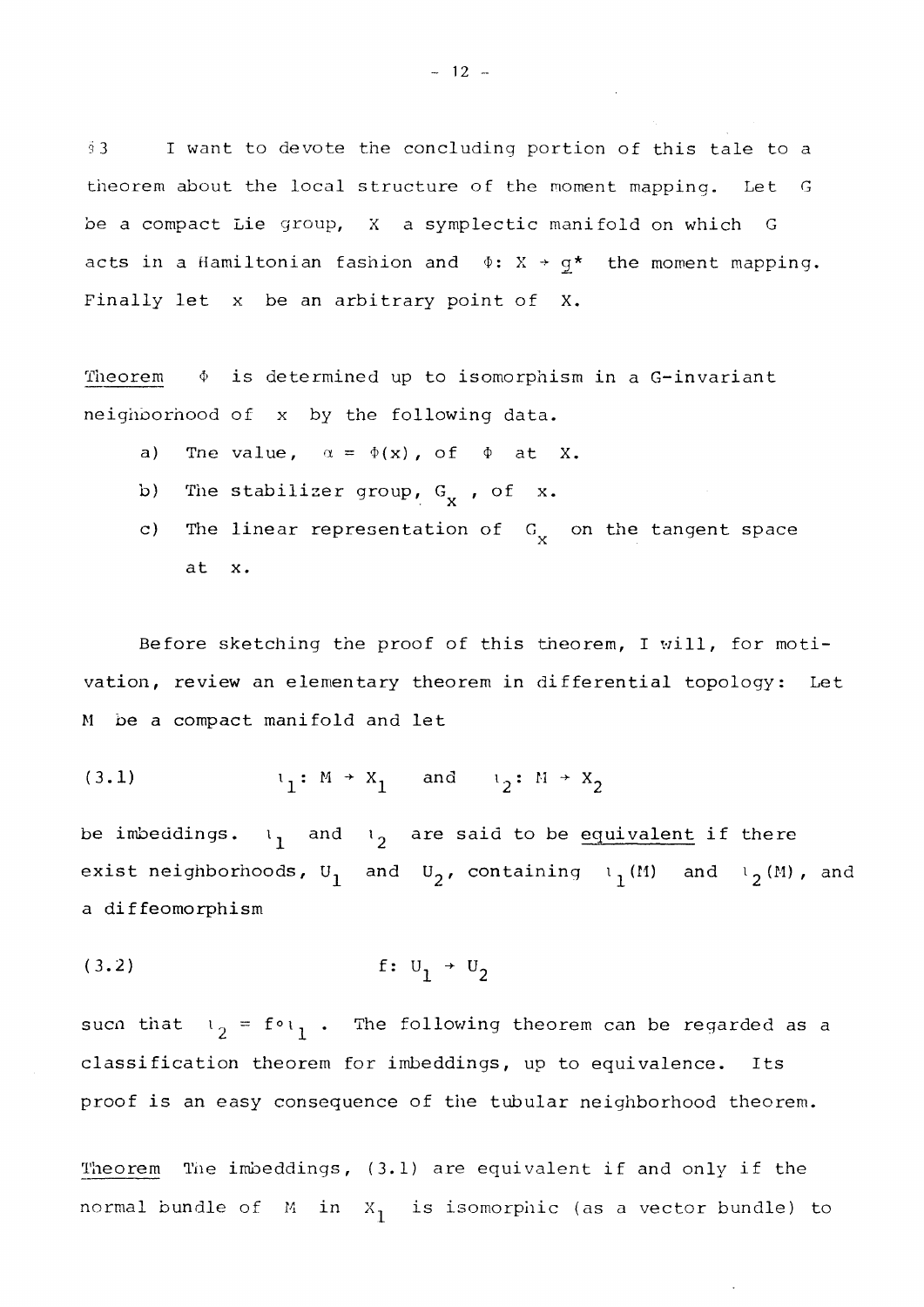the normal bundle of  $M$  in  $X_2$ .

Suppose now that X is a symplectic manifold and  $i : M \rightarrow X$ an imbedding. i is said to be isotropic if  $i *_{\omega} = 0$ . This property can also be described as follows: Let  $T^{\bullet}_{m}$  be the image of  $T_m$  in  $T_x$ , and let  $(T_m')^{\perp}$  be its symplectic ortho-complement. Then if the imbedding is isotropic  $(T_m^{\dagger}) \subset (T_m^{\dagger})^{\dagger}$  for all  $m \in M$  and m m visa versa. Let

$$
N_n = (T_m^*)^{\perp}/T_m.
$$

This space is called the symplectic normal space to M at m, and the vector bundle over  $M$  whose fiber at  $m$  is  $N_m$  is called m the symplectic normal bundle of M in X.

Suppose that the manifolds,  $X_1$  and  $X_2$  in (3.1) are symplectic and the imbeddings,  $i^1$  and  $i^2$ , are isotropic. We will say that and  $i^3$  are equivalent as isotropic imbeddings if the map, f ,  $l_1$ in (3.2) is a symplectomorphism. In [19] Weinstein proved the following symplectic version of the theorem quoted above.

Theorem The isotropic imbeddings, (3.1), are equivalent if and only if their symplectic normal bundles are isomorphic (as symplectic vector bundles).

Weinstein also proved that if G is a compact Lie group, the G-equivariant version of this theorem is true.

Let's come back to the moment mapping  $\phi: X \rightarrow g^*$  in the vicinity of the point,  $x \in X$ . We want to show that  $\phi$  is determined locally by the value,  $\alpha$  , of  $\phi$  at x, the stabilizer group,  $\mathbf{G}_{_{\mathbf{X}}}$ , and the linear representation of  $\mathbf{G}_{_{\mathbf{X}}}$  on  $\mathbf{T}_{_{\mathbf{X}}}$ . We will skip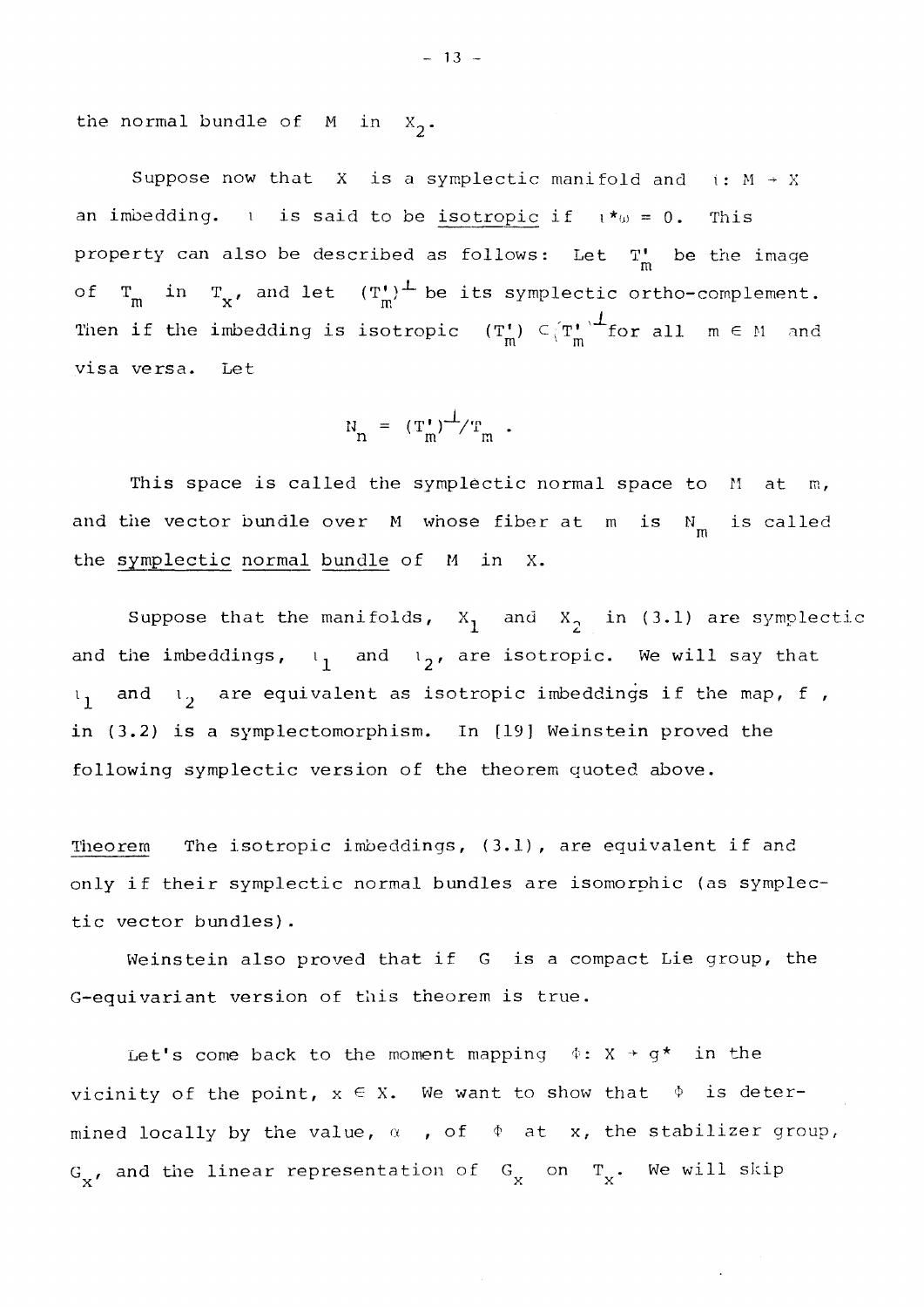the first step in the proof, which is a reduction to the case,  $\alpha = 0$ . Assuming  $\alpha = 0$  we claim:

Lemma The G-orbit through x is isotropic.

Proof: Since  $\phi$  is equivariant the set,  $\phi^{-1}(0)$ , contains the G-orbit through x; so the tangent space to this orbit at x is contained in kernel  $d\phi_x$ . On the other hand by corollary 2 of  $i1$ ,  $\mathbf{r}$ kernel  $\texttt{d}\Phi_{\textbf{x}}$  is the symplectic ortho-complement of the tangent space to the orbit.

Q.E.D.

The orbit of G through x is the homogeneous space,  $G/G_{\gamma}$ , and its symplectic normal bundle is the homogeneous G-bundle associ- $\mathbf x$ 

For further details, as well as some applications of this result, see [6].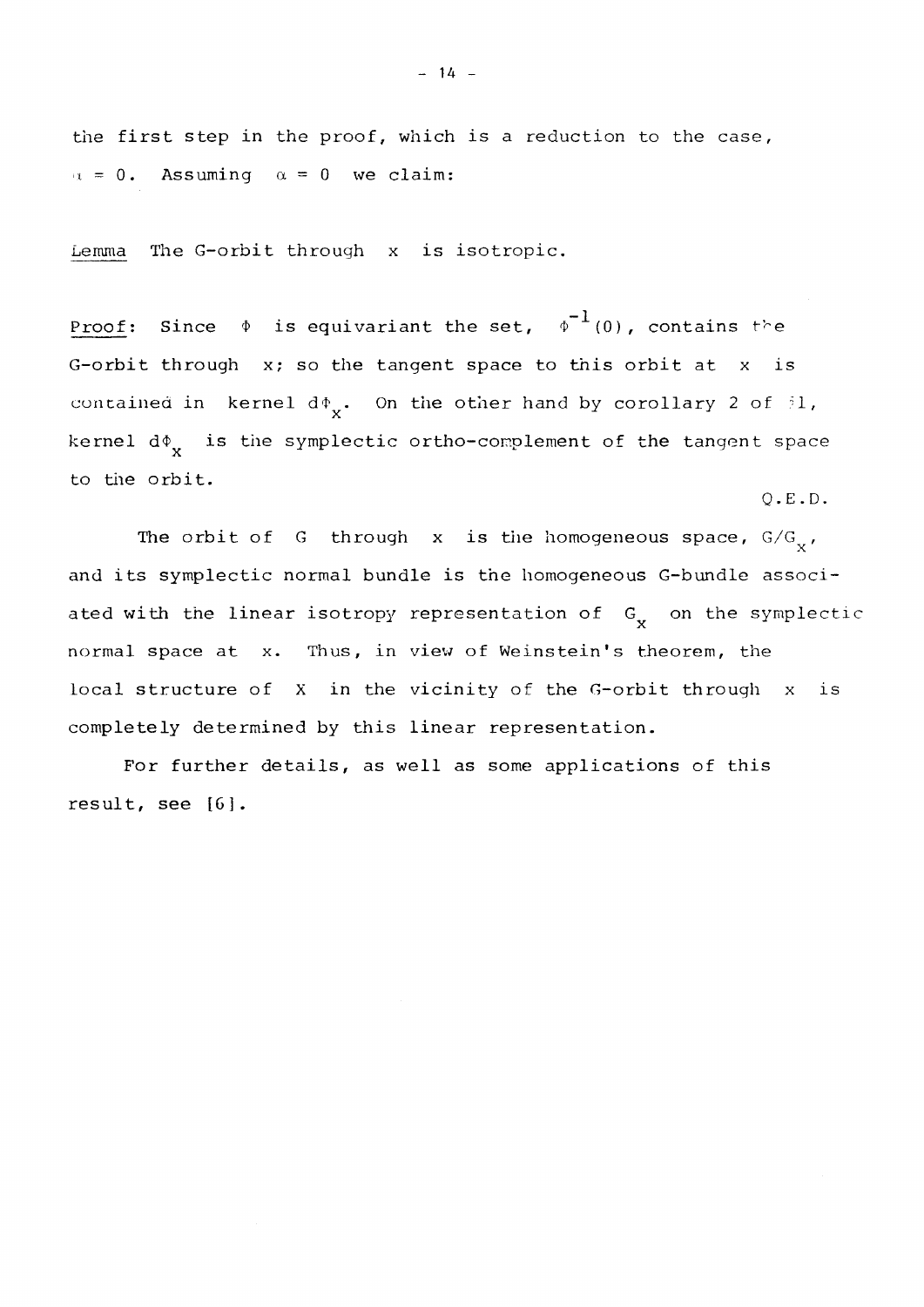### Bibliography

- 1. M. Atiyah, "Convexity and commuting Hamiltonians, " Bull. Lon. Math. Soc. 14(1982) 1-15.
- 2. M. Atiyah and R. Bott, "The Yang-Mills equations over Riemann surfaces" Compositio Math, (to appear).
- 3. V. Guillemin and S. Sternberg, "The moment mapping and collective motion" Annals of Physics 127(1980) 220-253.
- 4. V. Guillemin and S. Sternberg, "Convexity properties of the moment mapping" Inv. Math. 67(1982) 491-513.
- 5. V. Guillemin and S. Sternberg, "On collective complete integrability according to the method of Thimm," Ergodic Theory and Dyn. Systems (to appear).
- 6. V. Guillemin and S. Sternberg, "Multiplicity-free spaces" (to appear).
- 7. G. Heckman, "Projections of orbits and asymptotic behavior of multiplicites for compact connected Lie groups" Inventiones. 67(1982) 333-356.
- 8. A. Horn, "Doubly stochastic matrices and the diagonal of a rotation matrix," Amer. Jour. Math. 76(1954) 620-630.
- 9. G. Kempf and L. Nens, "The length of vectors in representation spaces," Algebraic Geometry, Proceedings, Copenhagen 1978 Lecture Notes in Meth. Springer 732(1979).